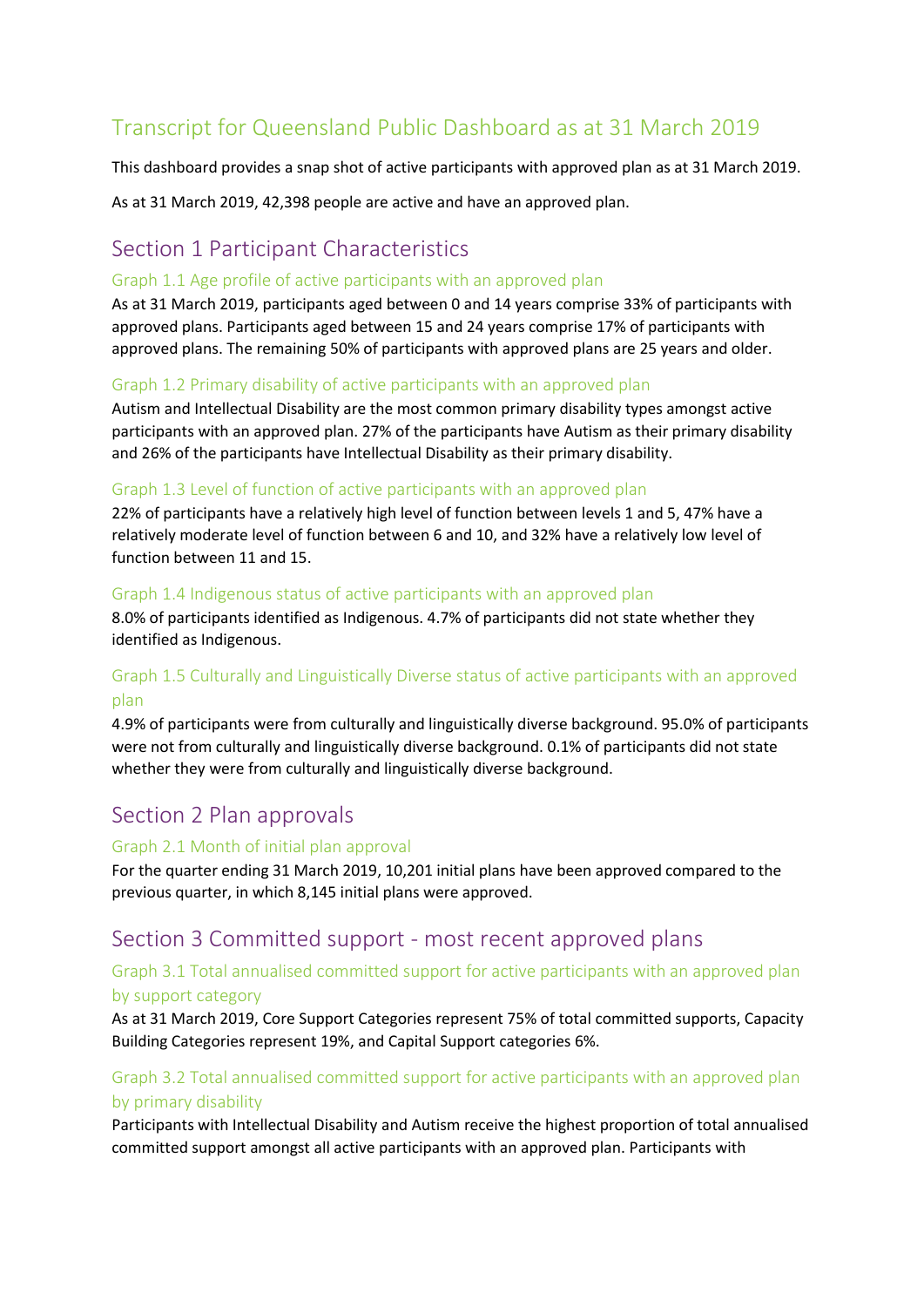Intellectual Disability receive 35% of the total committed supports, while participants with Autism received 14% of the total committed supports.

### Graph 3.3 Total annualised committed support for active participants with an approved plan by age group

The 0 to 14, 15 to 24, and 25+ age groups represent 10%, 17% and 73% respectively of total committed supports.

# Graph 3.4 Total annualised committed support for active participants with a function score and an approved plan by level of function

Participants with level of function between 11 and 15 have relatively lower function or a higher level of disability, and they receive 59% of total committed supports. Participants with level of function between 6 and 10 have a relatively moderate level of function or disability, and they receive 35%. Participants with a level of function between 1 and 5 have relatively high level of function or a low level of disability, and they receive 6% of total committed supports.

# Section 4. Annualised committed support - most recent approved plans

### Graph 4.1 Distribution of active participants with an approved plan by annualised committed support band

As at 31 March 2019, 19% of active participants with approved plans have annualised committed supports in the range \$50,001-\$100,000, 15% in the range \$30,001-\$50,000, and 13% in the range \$10,001-\$15,000.

# Graph 4.2 Average annualised committed support for active participants with an approved plan by primary disability

Participants with a primary disability of Spinal Cord Injury receive the highest amount of average annualised committed support, and participants with a primary disability of Cerebral Palsy receive the second highest amount of average annualised committed support.

# Graph 4.3 Average annualised committed support for active participants with an approved plan by age group

Participants in the 45 to 54 years age group receive the highest amount of average annualised committed support, and the 35 to 44 years age group receive the second highest amount of average annualised committed support.

# Graph 4.4 Average annualised committed support for active participants with a function score and an approved plan by level of function

The average annualised committed support for participants with relatively high functional capacity (corresponding to a level of function between 1 and 5) is \$19,738, whereas the average annualised committed support for participants with relatively low functional capacity (corresponding to a level of function between 11 and 15) is \$137,002.

# Section 5. Providers

#### Graph 5.1 Registered providers by entity type

As at 31 March 2019, there are 5,405 registered providers, 2,147 are Sole Traders and 3,258 are Organisations.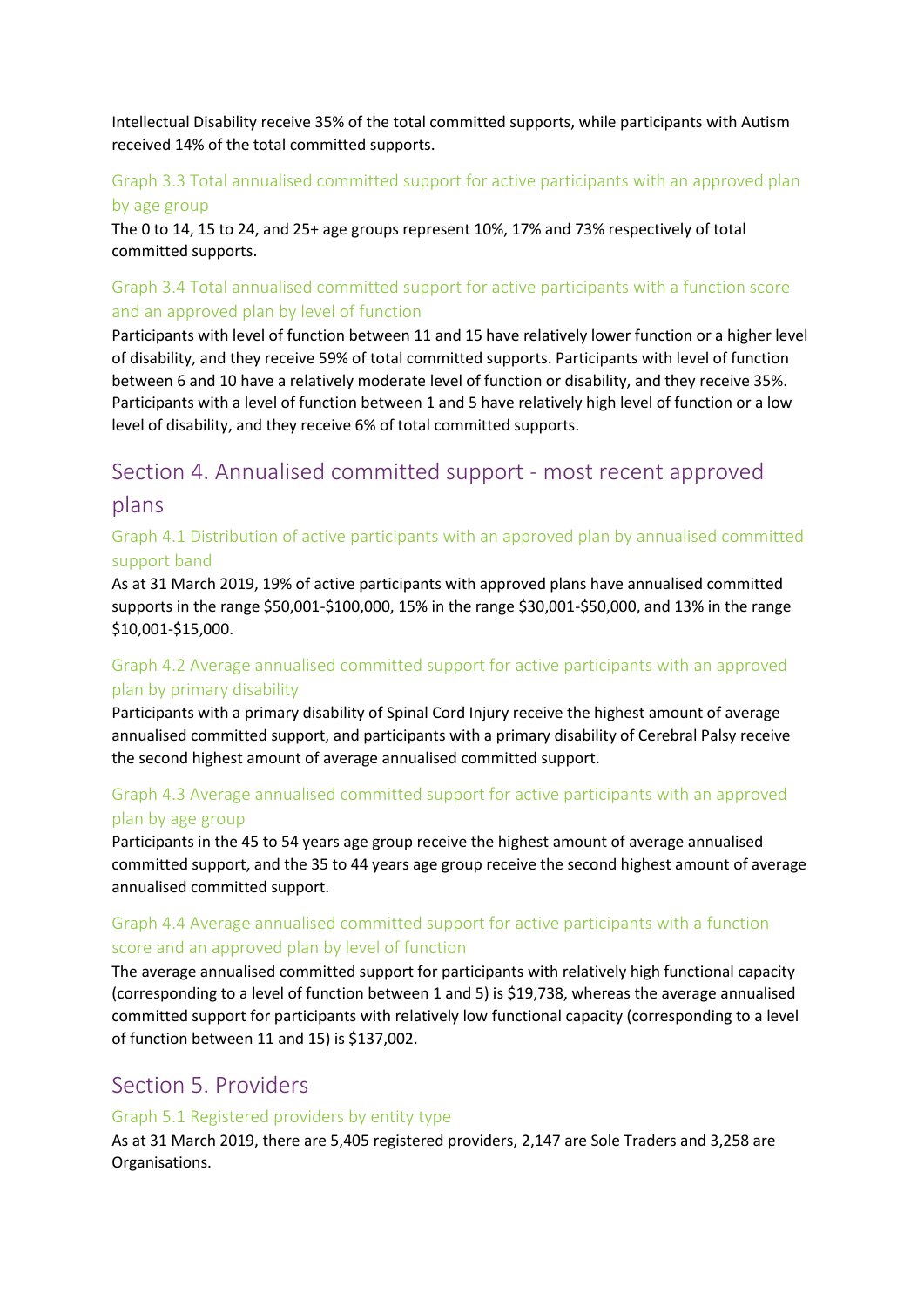#### Table 5.2 Registered providers by registration group

The most common registration groups are Therapeutic Supports (1,835 providers registered), followed by Household Tasks (1,422 providers registered) and Assist-Travel/Transport (1,028 providers registered).

# Section 6. Participants and carers outcomes and support packages by participant age group

Participants and carers outcome indicators reported are from baseline outcomes data collected on participants when they receive their initial plan. Outcomes data was collected using the Short Form Outcomes Framework (SFOF) questionnaires. Participants with an initial plan approved during the period between 1 July 2016 and 31 March 2019 are included.

# Participant age group: birth to before starting school Description of key participant outcome domains:

Outcome statements for children aged 0-6 years (or school entry):

1. Children gain functional, developmental and coping skills that are appropriate to their ability and circumstances / specialist services

- 2. Children show evidence of self-determination in their everyday lives
- 3. Children participate meaningfully in family life
- 4. Children participate meaningfully in community life

# Graph 6.1 Selected participant outcome indicators from participants aged between birth and before starting school

For participants age 0 to before starting school: 67% of parents or carers have concerns in 6 or more areas; 68% say their child is able to tell them what he or she wants; 65% of children can make friends outside family; 49% of children participate in age appropriate community, cultural or religious activities; and 59% of children are welcomed or actively included.

#### Description of key carer outcome domains:

Outcome statements for families / carers of children with disability aged 0-6 years:

- 1. Families know their rights and advocate effectively for their children
- 2. Families feel supported
- 3. Families are able to gain access to desired services, programs, and activities in their community
- 4. Families help their children develop and learn
- 5. Families enjoy health and wellbeing

#### Graph 6.3 Selected carer outcome indicators from participants aged 0 to 14 years

For carers of participants starting school to 14: 28% receive Carer Payment; 58% receive Carer Allowance; 44% work in a paid job; 40% say they (and their partner) are able to work as much as they want; 81% are able to advocate for their child; 40% have friends and family they see as often as they like; 87% feel confident in supporting their child's development; and 68% rate their health as good, very good or excellent.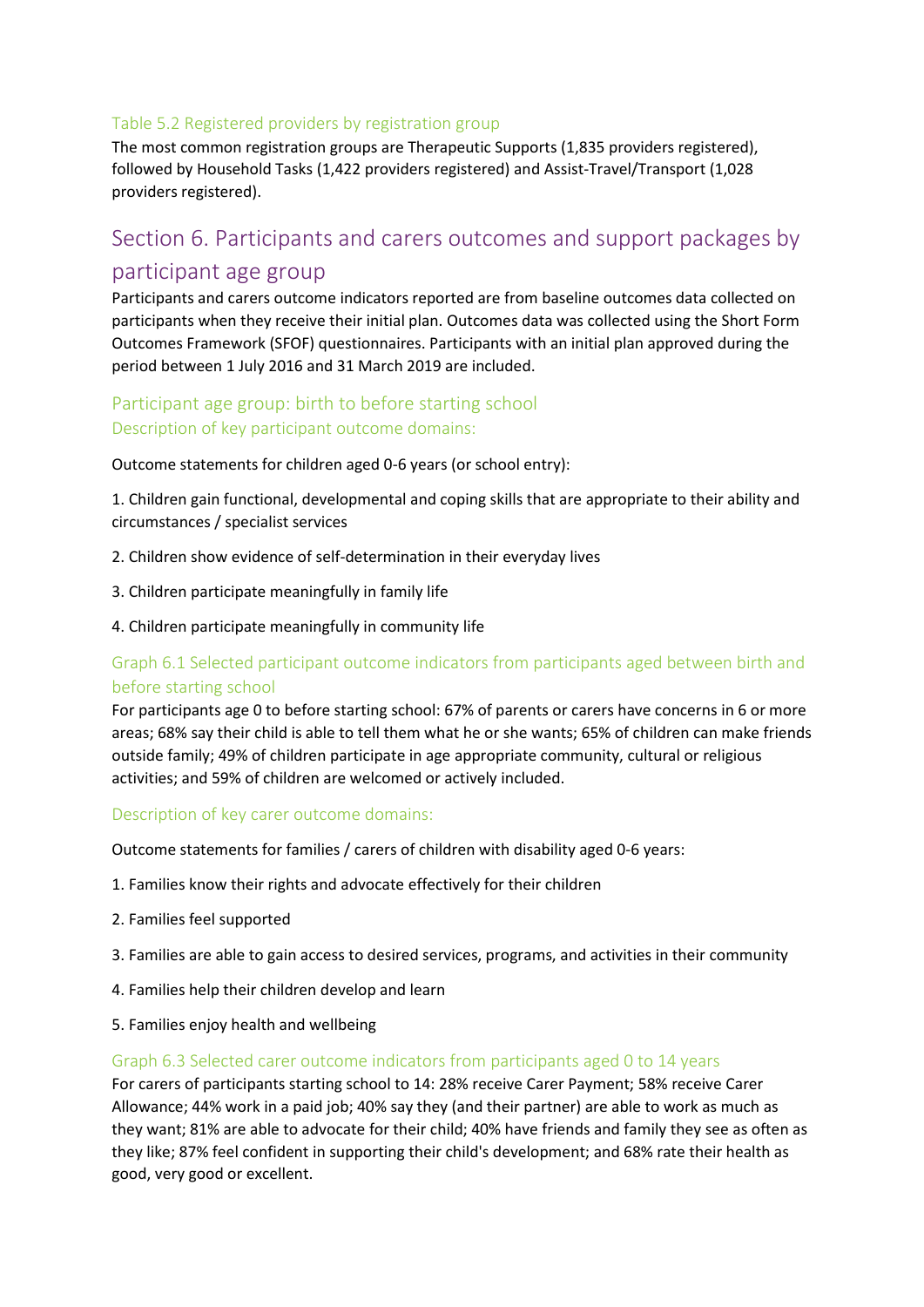# Graph 6.5 Distribution of active participants with an approved plan by level of function for age 0 - 6 years

For the 0 to 6 years age group, 58% of participants have a relatively high level of function or low level of disability and 21% have a relatively low level of function or high level of disability.

#### Graph 6.6 Distribution of active participants with an approved plan by primary disability for aged 0 - 6 years

34% of participants have Autism in the 0 to 6 years age group, while 33% have Developmental delay and 8% have Hearing Impairment.

# Graph 6.7 Distribution of active participants with an approved plan by annualised committed support band for ages 0 - 6 years

The largest proportion of participants in the 0 to 6 years age group have annualised supports in the \$10,001-\$15,000 range (40% of participants in the age group), followed by \$15,001-\$20,000 (23% of participants in the age group) and \$5,001-\$10,000 (13% of participants in the age group).

#### Graph 6.8 Total annualised committed support for active participants with an approved plan by support category for aged 0 - 6 years

Capacity Building - Daily Activities is the support category receiving the most committed supports (80% of the total annualised committed support for the age group), followed by Capital - Assistive Technology (7%) and Core - Daily Activities (6%).

### Participant age group: starting school to age 14 Description of key participant outcome domains:

Outcome statements for children aged 7 (or school entry) to 14 years:

1. Children gain functional, developmental and coping skills that are appropriate to their ability and circumstances / specialist services

- 2. Children show evidence of self-determination in their everyday lives
- 3. Children participate meaningfully in family life
- 4. Children participate meaningfully in community life

#### Graph 6.9 Selected participant outcome indicators from participants between starting school and aged 14

For the 7 to 14 years age group: 25% of children are developing functional, learning and coping skills appropriate to their ability and circumstances; 38% are becoming more independent; 10% spend free time with friends without an adult present; 63% have a genuine say in decisions about themselves; 55% attend school in a mainstream class; 59% make friends with people outside the family; 31% spend time after school and on weekends with friends or in mainstream programs; and 74% are welcomed or actively included.

Description of key carer outcome domains:

Outcome statements for families / carers of children with disability aged 7 to 14 years:

- 1. Families know their rights and advocate effectively for their children
- 2. Families feel supported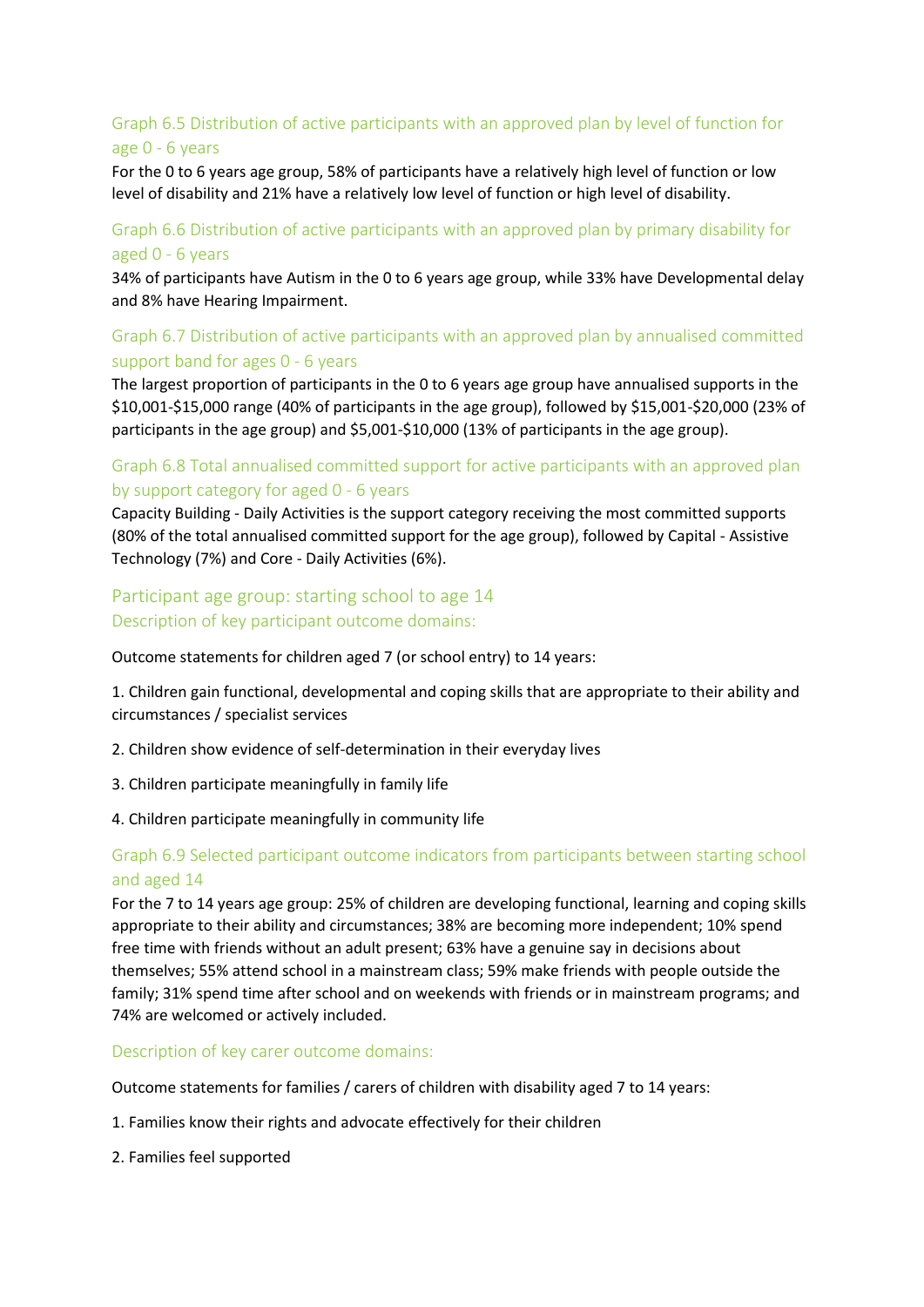- 3. Families are able to gain access to desired services, programs, and activities in their community
- 4. Families help their children develop and learn
- 5. Families enjoy health and wellbeing

#### Graph 6.11 Selected carer outcome indicators from participants aged 0 to 14 years

28% receive Carer Payment; 58% receive Carer Allowance; 44% work in a paid job; 40% say they (and their partner) are able to work as much as they want; 81% are able to advocate for their child; 40% have friends and family they see as often as they like; 87% feel confident in supporting their child's development; and 68% rate their health as good, very good or excellent.

#### Graph 6.13 Distribution of active participants with an approved plan by level of function for age 7 to 14 years

For the 7 to 14 years age group, 32% of participants have a relatively high level of function or low level of disability and 28% have a relatively low level of function or high level of disability.

### Graph 6.14 Distribution of active participants with an approved plan by primary disability for age 7 to 14 years

64% of participants have Autism in the 7 to 14 years age group, while 18% have Intellectual Disability and 6% have Cerebral Palsy.

#### Graph 6.15 Distribution of active participants with an approved plan by annualised committed support band for age 7 to 14 years

The largest proportion of participants in the 7 to 14 years age group have annualised supports in the \$10,001-\$15,000 range (26% of the participants in the age group), followed by \$5,001-\$10,000 (25%) and \$15,001-\$20,000 (14%).

# Graph 6.16 Total annualised committed support for active participants with an approved plan by support category for age 7 to 14 years

Capacity Building - Daily Activities is the support category receiving the most committed supports (43% of the total annualised committed support for the age group), followed by Core - Daily Activities (24%) and Core - Social and Civic (9%).

# Participant age group: age 15 to 24 Description of key participant outcome domains:

The adult framework consists of 8 participant domains:

- 1. Choice and control
- 2. Daily living activities
- 3. Relationships
- 4. Home
- 5. Health and wellbeing
- 6. Lifelong learning
- 7. Work
- 8. Social, community and civic participation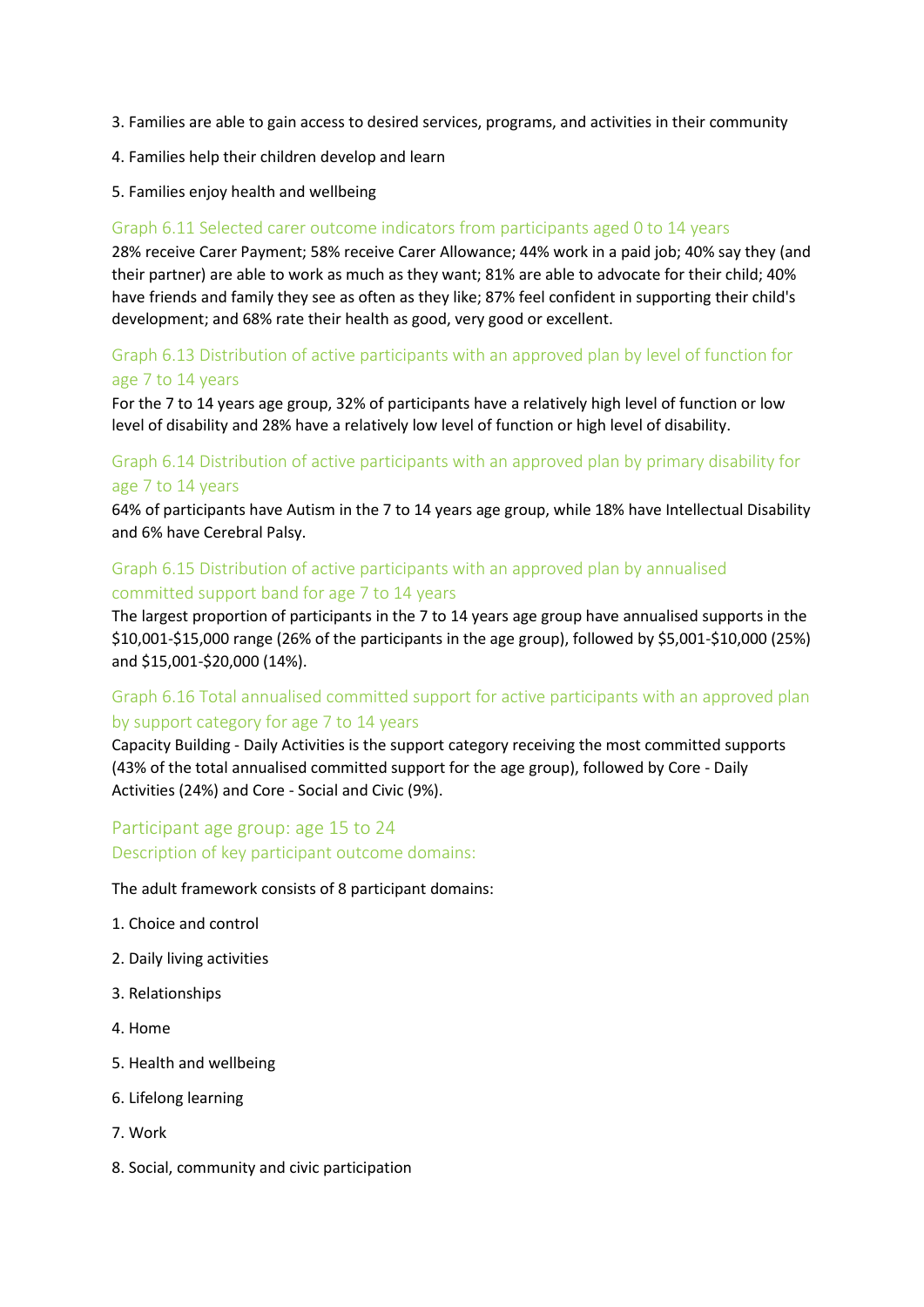#### Graph 6.17 Selected outcome indicators from participants aged 15 to 24

For the 15 to 24 years age group: 34% are happy with the level of independence/control they have now; 40% choose what they do each day; 20% were given the opportunity to participate in a selfadvocacy group meeting; 86% want more choice and control in their life; 33% have no friends other than family or paid staff; 79% are happy with their home; 83% feel safe or very safe in their home; 67% rate their health as good, very good or excellent; 68% did not have any difficulties accessing health services; 22% currently attend or previously attended school in a mainstream class; 17% have a paid job; 14% volunteer; and 37% were actively involved in a community, cultural or religious group in the last year.

#### Description of key carer outcome domains:

Outcome statements for families / carers of participants aged 15 to 24 years:

- 1. Families know their rights and advocate effectively for their young person with disability
- 2. Families have the support they need to care
- 3. Families are able to gain access to desired services, programs, and activities in their community
- 4. Families help their young person become independent
- 5. Families enjoy health and wellbeing

#### Graph 6.19 Selected outcome indicators from carers of participants aged 15 to 24

33% receive Carer Payment; 59% receive Carer Allowance; 47% work in a paid job; 45% are able to work as much as they want; 77% are able to advocate for their family member; 40% have friends and family they see as often as they like; 46% know what their family can do to enable their family member with disability to become as independent as possible; and 59% rate their health as good, very good or excellent.

#### Graph 6.21 Distribution of active participants with an approved plan by level of function for age 15 to 24 years

For the 15 to 24 years age group, 14% of participants have a relatively high level of function or low level of disability and 35% have a relatively low level of function or high level of disability.

#### Graph 6.22 Distribution of active participants with an approved plan by primary disability for age 15 to 24 years

40% of participants have Autism in the 15 to 24 years age group, while 39% have Intellectual Disability and 7% have Cerebral Palsy.

#### Graph 6.23 Distribution of active participants with an approved plan by annualised committed support band for age 15 to 24 years

The largest proportion of participants in the 15 to 24 years age group have annualised supports in the \$50,001-\$100,000 range (25% of the participants in the age group), followed by \$30,001-\$50,000 (19%) and \$100,001-\$150,000 (10%).

#### Graph 6.24 Total annualised committed support for active participants with an approved plan by support category for age 15 to 24 years

Core - Daily Activities is the support category receiving the most committed supports (47%), followed by Core - Social and Civic (24%) and Capacity Building - Daily Activities (12%).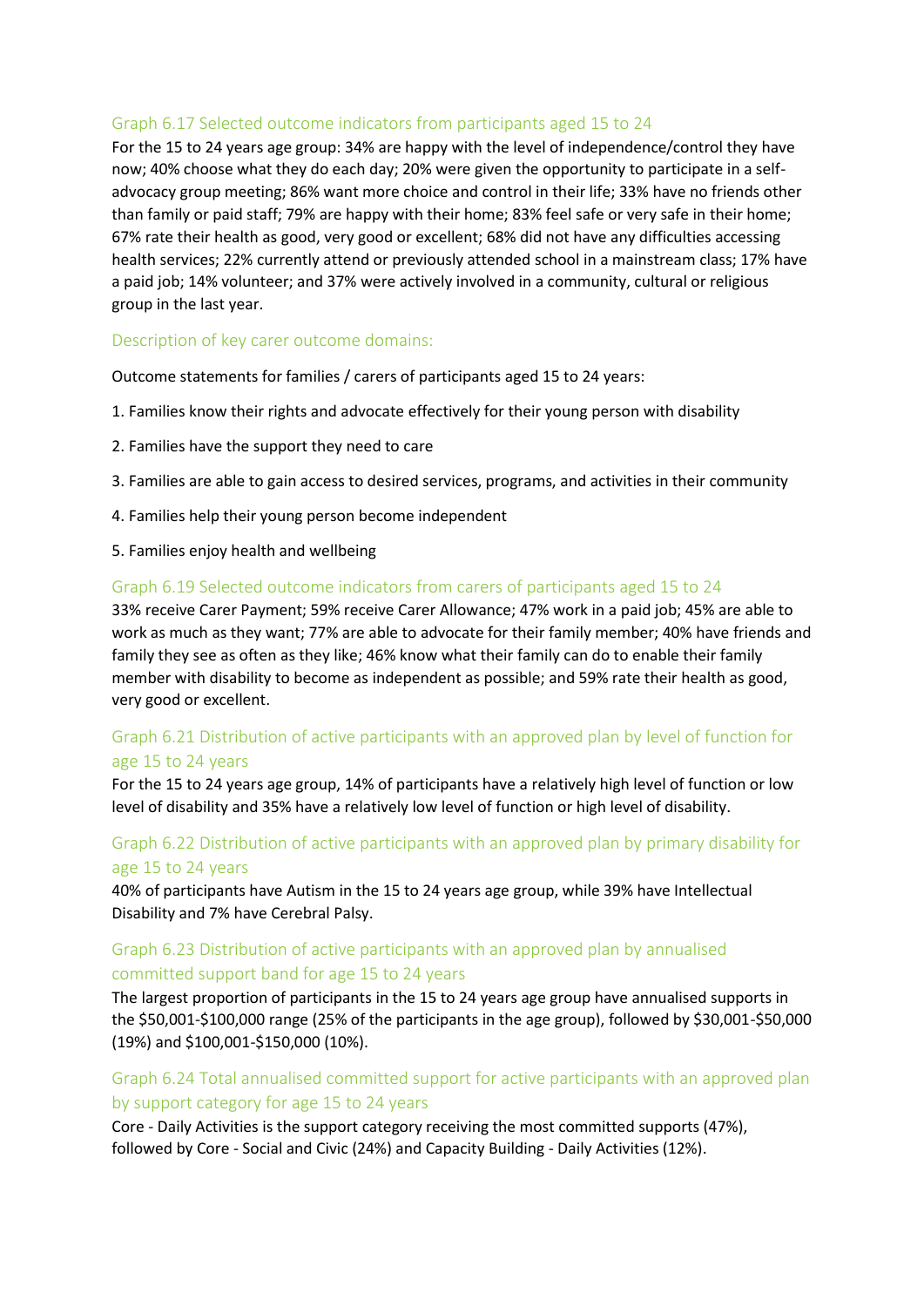# Participant age group: age 25 and plus Description of key participant outcome domains:

#### The adult framework consists of 8 participant domains:

- 1. Choice and control
- 2. Daily activities
- 3. Relationships
- 4. Home
- 5. Health and wellbeing
- 6. Lifelong learning
- 7. Work
- 8. Social, community and civic participation

#### Graph 6.25 Selected outcomes indicators from participants aged 25 and plus

For the 25 years and older age group: 62% choose what they do each day; 27% were given the opportunity to participate in a self-advocacy group meeting; 80% want more choice and control in their life; 28% have no friends other than family or paid staff; 73% are happy with their home; 74% feel safe or very safe in their home; 48% rate their health as good, very good or excellent; 66% did not have any difficulties accessing health services; 10% participate in education, training or skill development; of those receiving education, training or skill development, 54% receive it in mainstream settings; 37% were unable to do a course or training they wanted to do in the last 12 months; 20% have a paid job; 14% volunteer; and 40% were actively involved in a community, cultural or religious group in the last year.

#### Description of key carer outcome domains:

The adult framework consists of 5 family / carer domains:

- 1. Families know their rights and advocate effectively for their family member with disability
- 2. Families have the support they need to care
- 3. Families are able to gain access to desired services, programs, and activities in their community
- 4. Families have succession plans
- 5. Families enjoy health and wellbeing

#### Graph 6.27 Selected outcome indicators from carers of participants aged 25 and plus

28% receive Carer Payment; 44% receive Carer Allowance; 33% work in a paid job; 59% are able to work as much as they want; 76% are able to advocate for their family member; 46% have friends and family they see as often as they like; 45% have made plans for when they are no longer able to care for their family member with disability; and 58% rate their health as good, very good or excellent.

#### Graph 6.29 Distribution of active participants with an approved plan by level of function for age 25+ years

For the 25 years and older age group, 12% of participants have a relatively high level of function or low level of disability and 35% have a relatively low level of function or high level of disability.